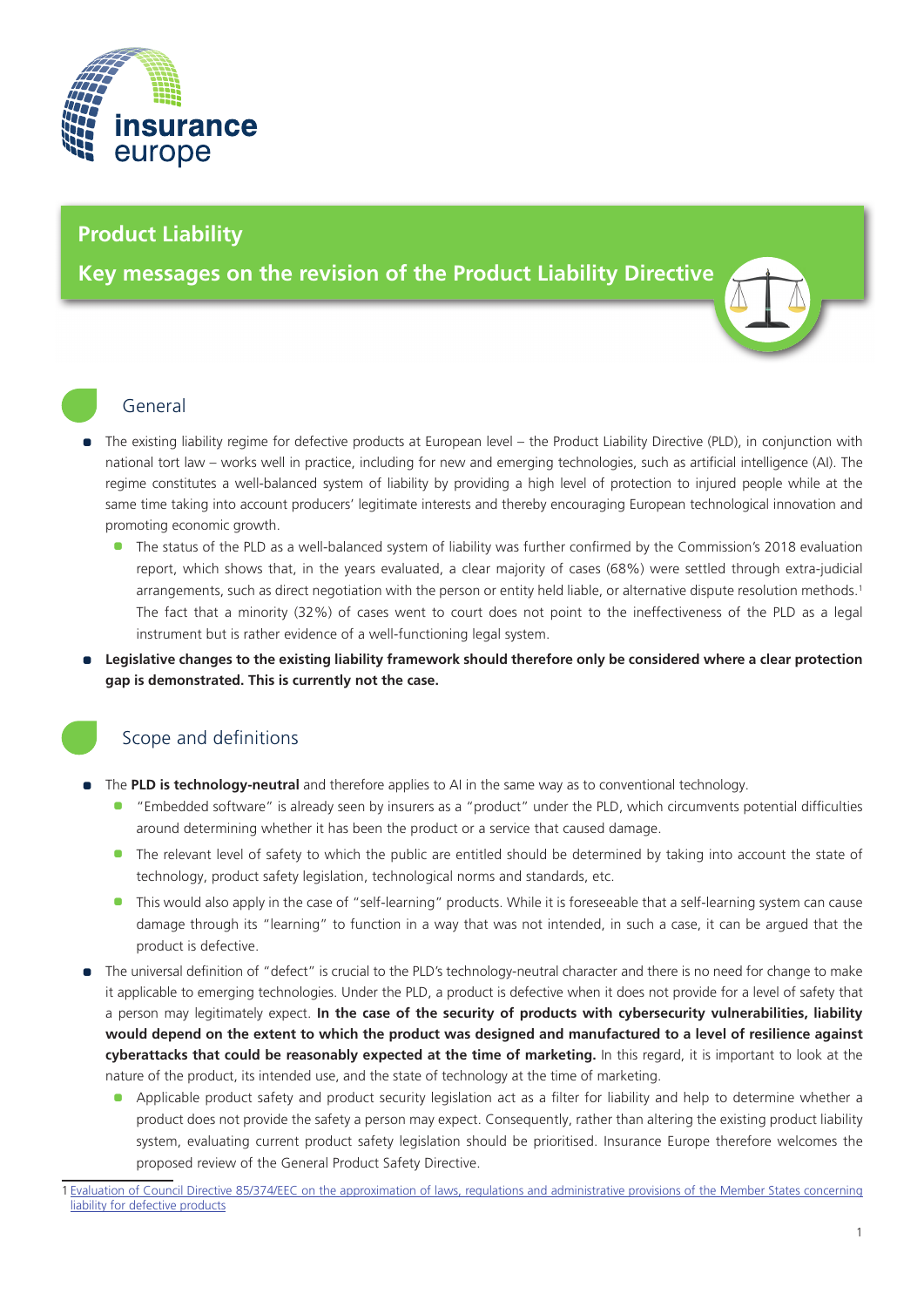#### • The **PLD should continue to be restricted to personal injury and property damage**.

- The scope of the PLD is already very broad and, for instance, psychological harm/emotional pain and suffering are already compensable if consequential to personal injury. In a similar vein, damage to soil and water that are privately owned constitutes property damage and, as such, is already compensable. **Destruction of data may also fall under property damage**, especially data embedded in a physical object which is either physically impaired, or the use of which is impaired.
- Extending the scope of damages to include damages other than physical injury or property damage is likely to result in legal uncertainty and/or provoke a conflict between provisions:
	- Damage to the environment in the sense of a public good is governed by the Environmental Liability Directive, and there is no scope for this under the PLD because, by definition, there can be no injured person.
- Basic rights infringements (data protection, discrimination, privacy etc) should continue to be dealt with exclusively by existing dedicated EU legislation, such as the General Data Protection Regulation. Coherence across legislation should be ensured.

# Burden of proof

- In the experience of insurers, there is no protection gap resulting from injured persons being unable to obtain the compensation to which they are entitled because of a burden of proof regime that is perceived to unfairly allocate responsibility. Furthermore, a lack of court cases does not constitute evidence of a protection gap. In fact, the Commission's 2018 evaluation report found that "most cases are settled out of court", and that, of those cases that make it to court, a majority — around 60% — are settled in favour of the claimant.<sup>2</sup> When assessing the effectiveness of the burden of proof under the PLD, it is therefore crucial to draw on factual evidence, experiences, and court rulings. This is especially important before proposing any adjustments to the burden of proof regime.
- A number of European Court of Justice (CJEU) judgements demonstrate that there can be a degree of flexibility in the application of the burden of proof regime under the PLD:
	- The [Judgment of the CJEU in Case C-621/15](https://curia.europa.eu/jcms/upload/docs/application/pdf/2017-06/cp170066en.pdf) implies that, in those circumstances where it is impossible for the claimant to establish a causal link between damage and defect (in this particular case the link between the vaccination against hepatitis B and the occurrence of multiple sclerosis) and where the effectiveness of the PLD is undermined, the provision of "serious, specific and consistent evidence" would suffice.
	- **•** In [Case C-310/13,](https://curia.europa.eu/juris/document/document.jsf;jsessionid=CE5F7770B39FF0760838352E4BB77616?text=&docid=159824&pageIndex=0&doclang=en&mode=lst&dir=&occ=first&part=1&cid=2646813) the CJEU concludes that national rules that facilitate, for the injured person, the establishment of producer liability, by granting consumers the right to require the manufacturer of a product to provide them with information on the adverse effects of that product, can be accepted as they fall outside the scope of the PLD.
- In light of the above, insurers do not believe that the burden of proof should be altered, because it continues to fairly balance the protection of consumers and the legitimate interests of producers, constituting a precondition for producers' strict liability (no fault required to trigger liability). Furthermore, there is a demonstrable degree of flexibility in the application of the burden of proof regime in situations where courts deem it to be necessary.
- However, there are changes in other areas that could be considered, aside from the burden of proof. In particular:
	- **•** The ability to track software updates would allow to determine the version of software that was installed and in use at specific points in time and would help to determine liability.

<sup>2</sup> Evaluation of Council Directive 85/374/EEC on the approximation of laws, regulations and administrative provisions of the Member States concerning liability for defective products